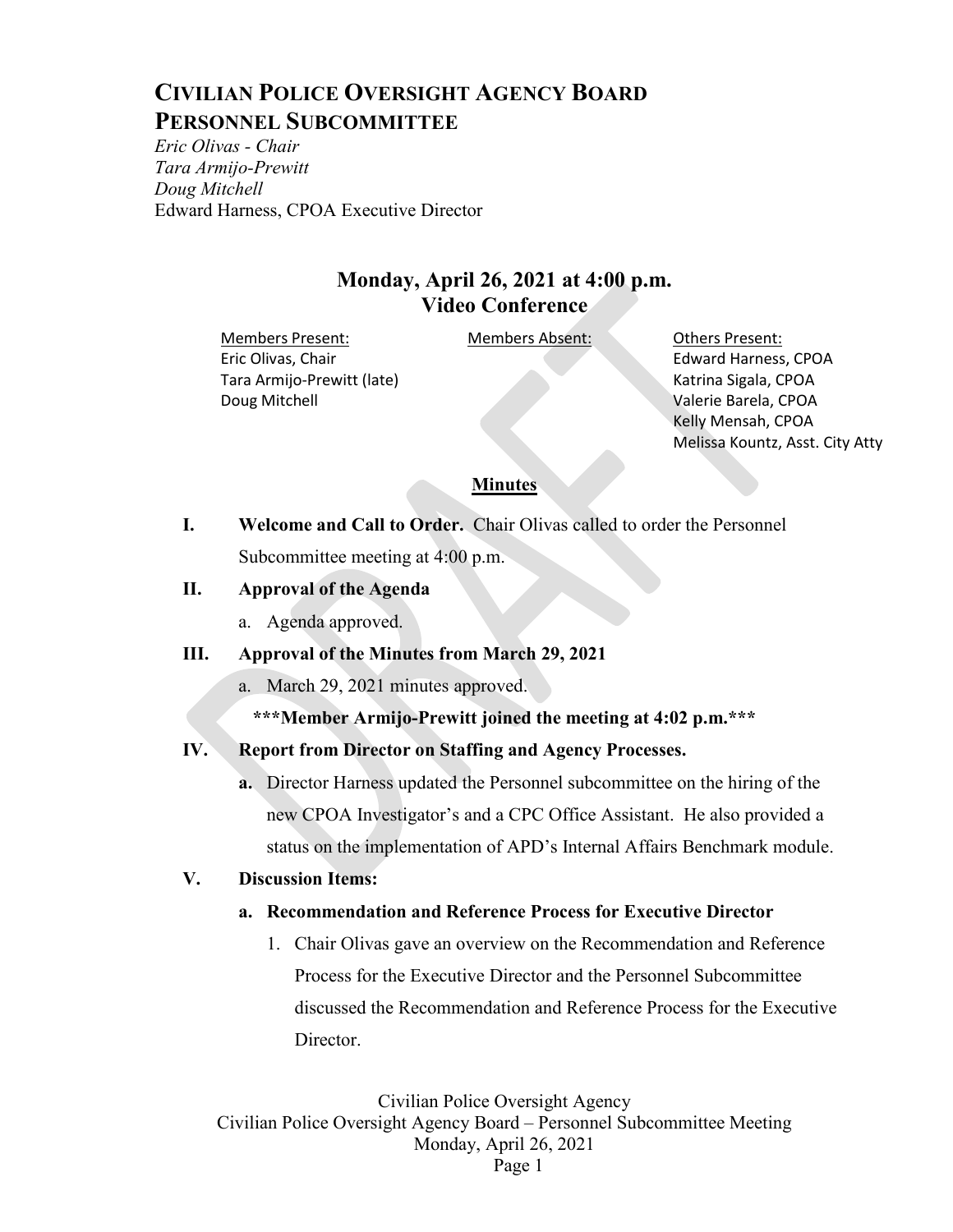2. The Personnel Subcommittee recommends to take no further action on this item and will report the decision at the the next regularly scheduled CPOA Board meeting.

#### **b. Executive Director's Contract**

- 1. The Personnel Subcommittee discussed the Executive Director's Contract, current job description and qualifications.
- 2. Melissa Kountz, Assistant City Attorney provided the Personnel Subcommittee with guidance on the process to update the CPOA Executive Director's job position.
- 3. The Personnel Subcommittee recommends to move the CPOA Executive Director's job description to the next regular scheduled CPOA Board meeting for approval on potential revisions or changes.
- 4. The Personnel Subcommittee recommends to have the CPOA Board designate a point of contact person for requests related to the Executive Director's re-classification and will present it at the next regularly schedule CPOA Board meeting for approval.

**VI. Meeting with Counsel re: Personnel Issues and Closed Discussion to discuss Possible Action re: Personnel Issues**

- **a. Limited personnel matters pursuant to NMSA 1978, Section 10-15-1(H)(2)** 
	- **i. Executive Director**
		- **1. Motion.** Motion by Member Mitchell to take a member by member vote to move into closed session. Roll call vote taken. Motion passed.

#### **For: 3 – Armijo-Prewitt, Mitchell, Olivas**

**\*\*\*Meeting on Personnel issues began at 4:34 p.m. and the meeting reconvened at 5:20 p.m.\*\*\***

Civilian Police Oversight Agency Civilian Police Oversight Agency Board – Personnel Subcommittee Meeting Monday, April 26, 2021 Page 2